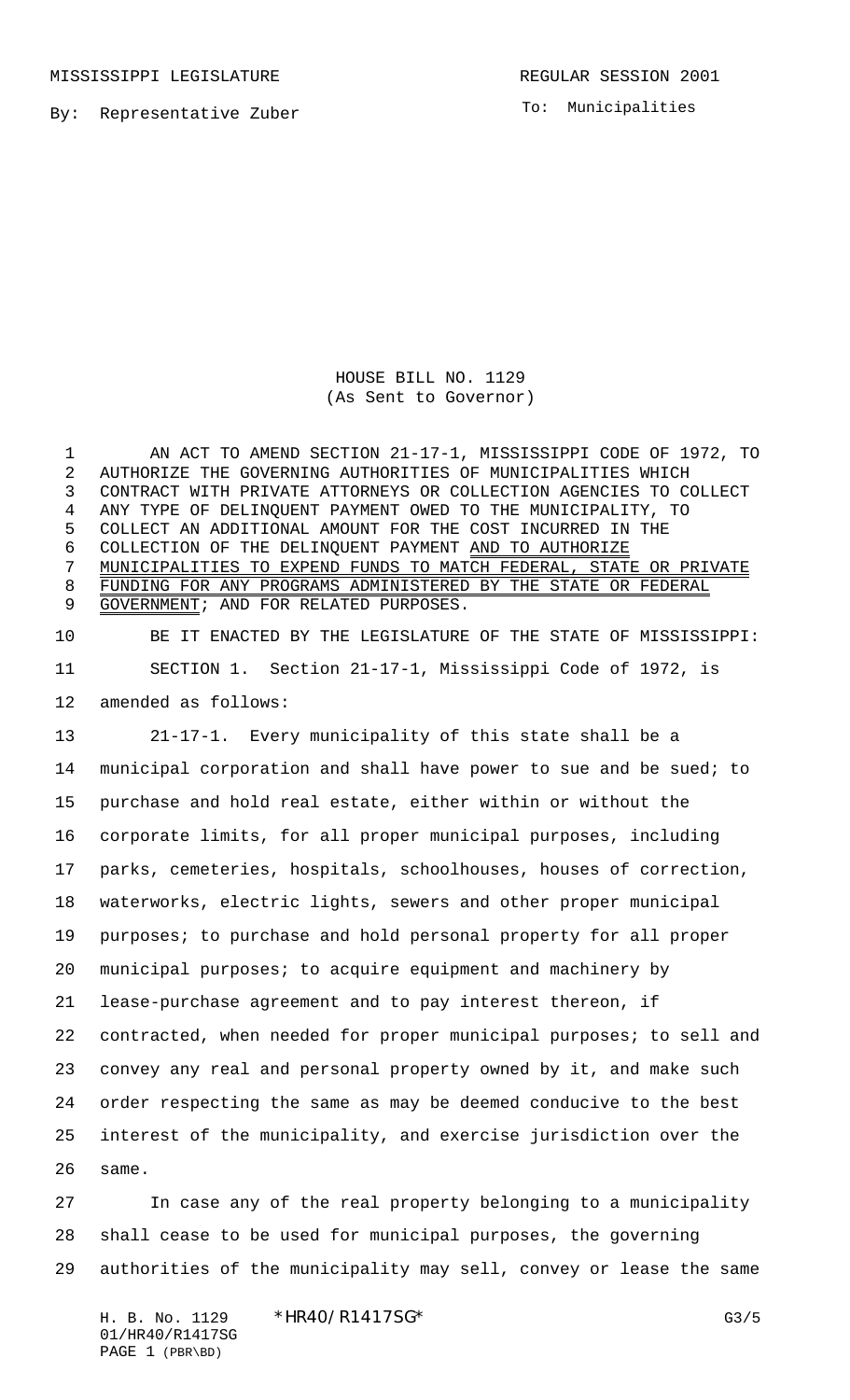H. B. No. 1129 \* HR40/R1417SG\* 01/HR40/R1417SG PAGE 2 (PBR\BD) on such terms as the municipal authorities may elect. In case of a sale on a credit, the municipality shall charge appropriate interest as contracted and shall have a lien on the same for the purchase money, as against all persons, until paid and may enforce the lien as in such cases provided by law. The deed of conveyance in such cases shall be executed in the name of the municipality by the governing authorities of the municipality pursuant to their order entered on the minutes of their meetings. In any sale or conveyance of real property, the municipality shall retain all mineral rights that it owns, together with the right of ingress and egress to remove same. Before any such lease, deed or conveyance is executed, the governing authorities of the municipality shall publish at least once each week for three (3) consecutive weeks, in a public newspaper of the municipality in which the real property is located, or if no newspaper be published as such, then in a newspaper having general circulation therein, the intention to lease or sell, as the case may be, the municipally owned real property and to accept sealed competitive bids for the leasing or sale. The governing authorities of the municipality shall thereafter accept bids for the lease or sale and shall award the lease or sale to the highest bidder in the manner provided by law. However, whenever the governing authorities of the municipality shall find and determine, by resolution duly and lawfully adopted and spread upon its minutes (a) that any municipally owned real property is no longer needed for municipal or related purposes and is not to be used in the operation of the municipality, (b) that the sale of such property in the manner otherwise provided by law is not necessary or desirable for the financial welfare of the municipality, and (c) that the use of such property for the purpose for which it is to be sold, conveyed or leased will promote and foster the development and improvement of the community in which it is located and the civic, social, educational, cultural, moral,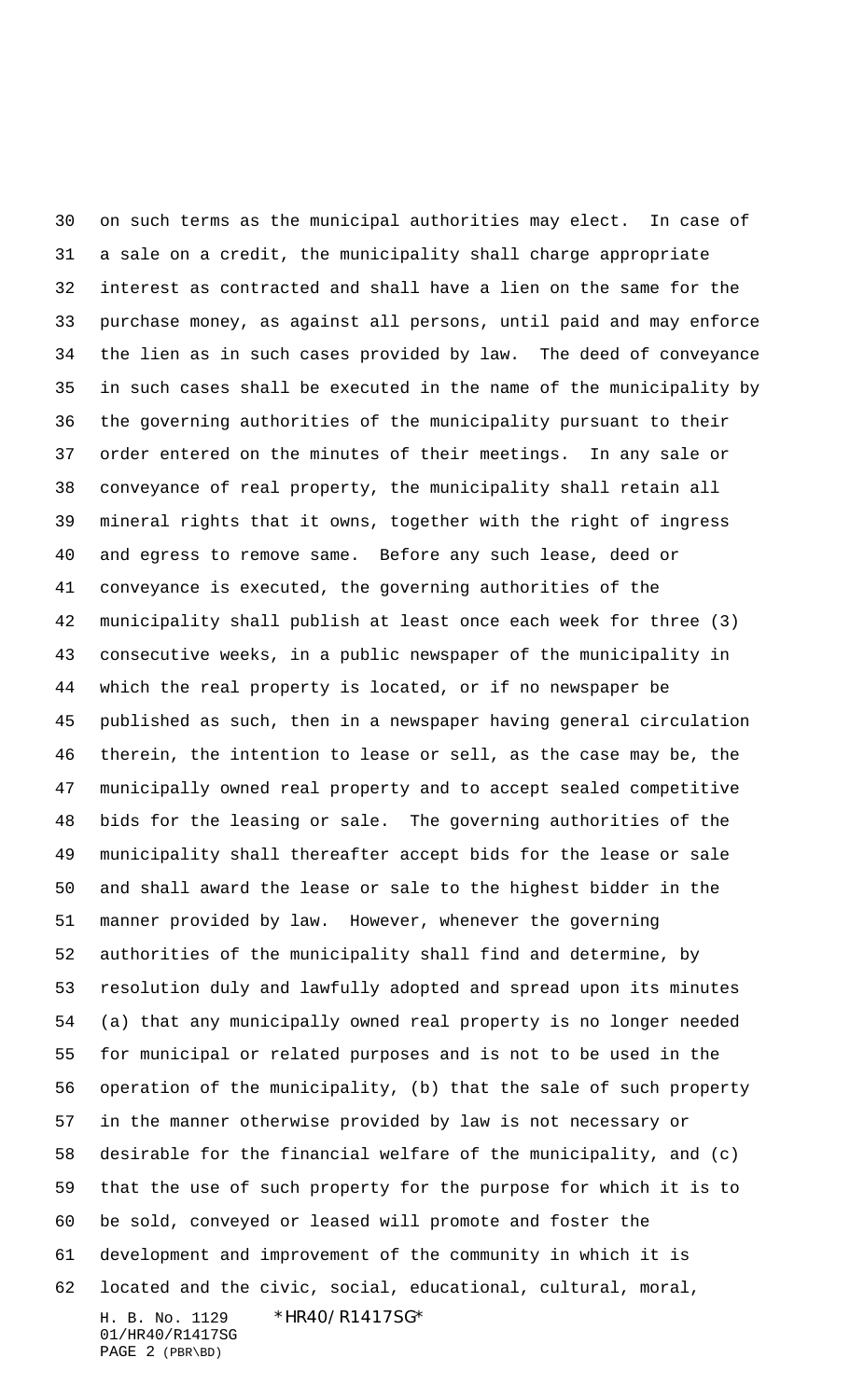economic or industrial welfare thereof, the governing authorities of the municipality shall be authorized and empowered, in their discretion, to sell, convey or lease same for any of the purposes set forth herein without having to advertise for and accept competitive bids. In any case in which a municipality proposes to sell, convey or lease real property under the provisions of this section without advertising for and accepting competitive bids, consideration for the purchase, conveyance or lease of the property shall be not less than the average of the fair market price for such property as determined by three (3) professional property appraisers selected by the municipality and approved by the purchaser or lessee. Appraisal fees shall be shared equally by the municipality and the purchaser or lessee.

 Whenever the governing authorities of the municipality shall find and determine by resolution duly and lawfully adopted and spread upon the minutes that municipally owned real property is not used for municipal purposes and therefore surplus as set forth hereinabove:

H. B. No. 1129 \*HR40/R1417SG\* 01/HR40/R1417SG PAGE 3 (PBR\BD) (a) The governing authority may donate such lands to a bona fide not-for-profit civic or eleemosynary corporation organized and existing under the laws of the State of Mississippi and granted tax exempt status by the Internal Revenue Service and may donate such lands and necessary funds related thereto to the public school district in which the land is situated for the purposes set forth herein. Any deed or conveyance executed pursuant hereto shall contain a clause of reverter providing that the bona fide not-for-profit corporation or public school district may hold title to such lands only so long as they are continued to be used for the civic, social, educational, cultural, moral, economic or industrial welfare of the community, and that title shall revert to the municipality in the event of the cessation of such use for a period of two (2) years. In any such deed or conveyance, the municipality shall retain all mineral rights that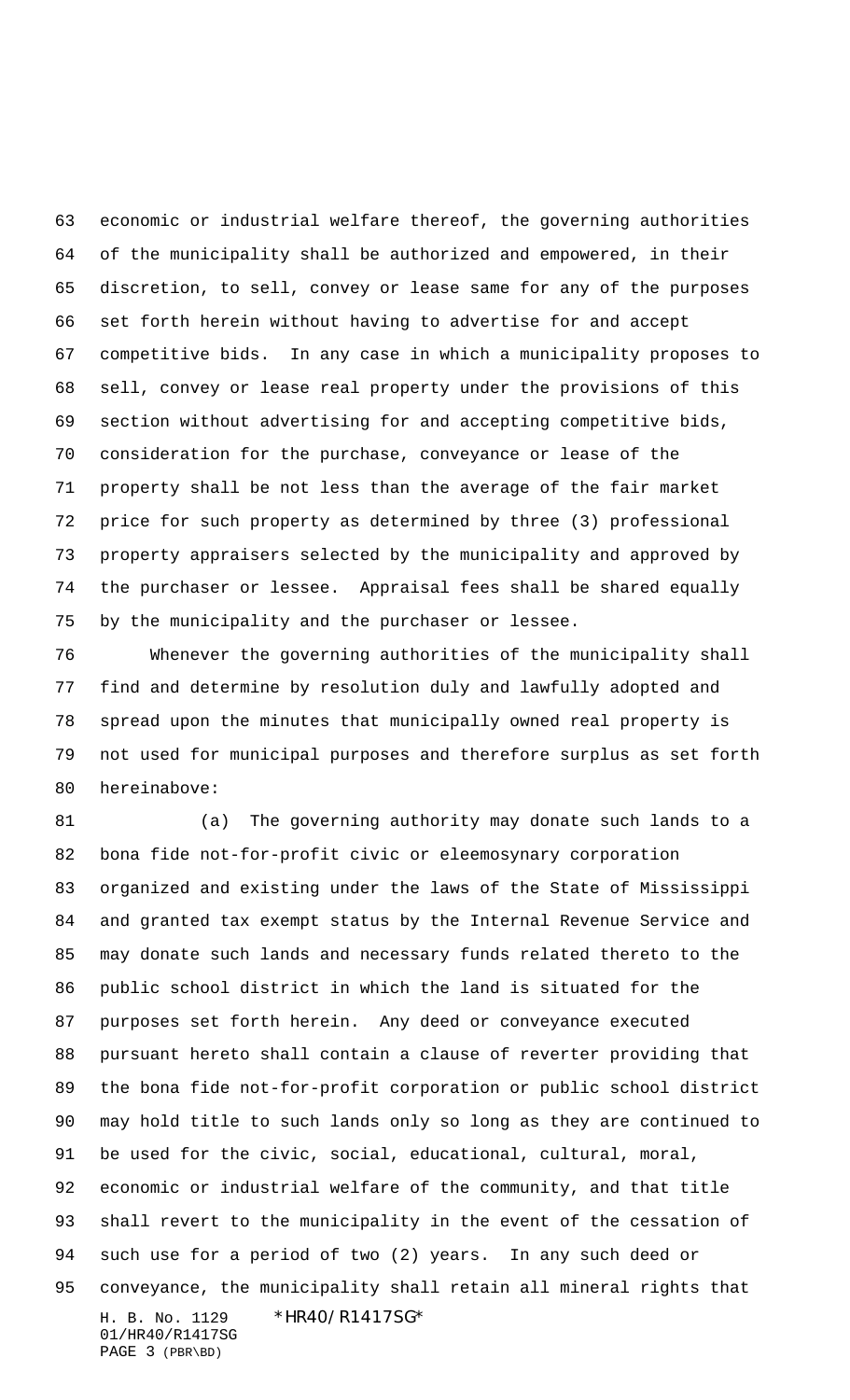it owns, together with the right of ingress and egress to remove same;

 (b) The governing authority may donate such lands to a bona fide not-for-profit corporation (such as Habitat for Humanity) which is primarily engaged in the construction of housing for persons who otherwise can afford to live only in substandard housing. In any such deed or conveyance, the municipality shall retain all mineral rights that it owns, together with the right of ingress and egress to remove same;

 (c) In the event the governing authority does not wish to donate title to such lands to the bona fide not-for-profit civic or eleemosynary corporation, but wishes to retain title to the lands, the governing authority may lease the lands to a bona fide not-for-profit corporation described in paragraph (a) or (b) for less than fair market value.

 Every municipality shall also be authorized and empowered to loan to private persons or entities, whether organized for profit or nonprofit, funds received from the United States Department of Housing and Urban Development (HUD) under an urban development action grant or a community development block grant under the Housing and Community Development Act of 1974 (Public Law 93-383), as amended, and to charge interest thereon if contracted, provided that no such loan shall include any funds from any revenues other than the funds from the United States Department of Housing and Urban Development; to make all contracts and do all other acts in relation to the property and affairs of the municipality necessary to the exercise of its governmental, corporate and administrative 123 powers; and to exercise such other or further powers as are otherwise conferred by law.

H. B. No. 1129 \* HR40/R1417SG\* 01/HR40/R1417SG PAGE 4 (PBR\BD) The governing authorities of any municipality may contract with a private attorney or private collection agent or agency to collect any type of delinquent payment owed to the municipality including, but not limited to, past due fees and fines. Any such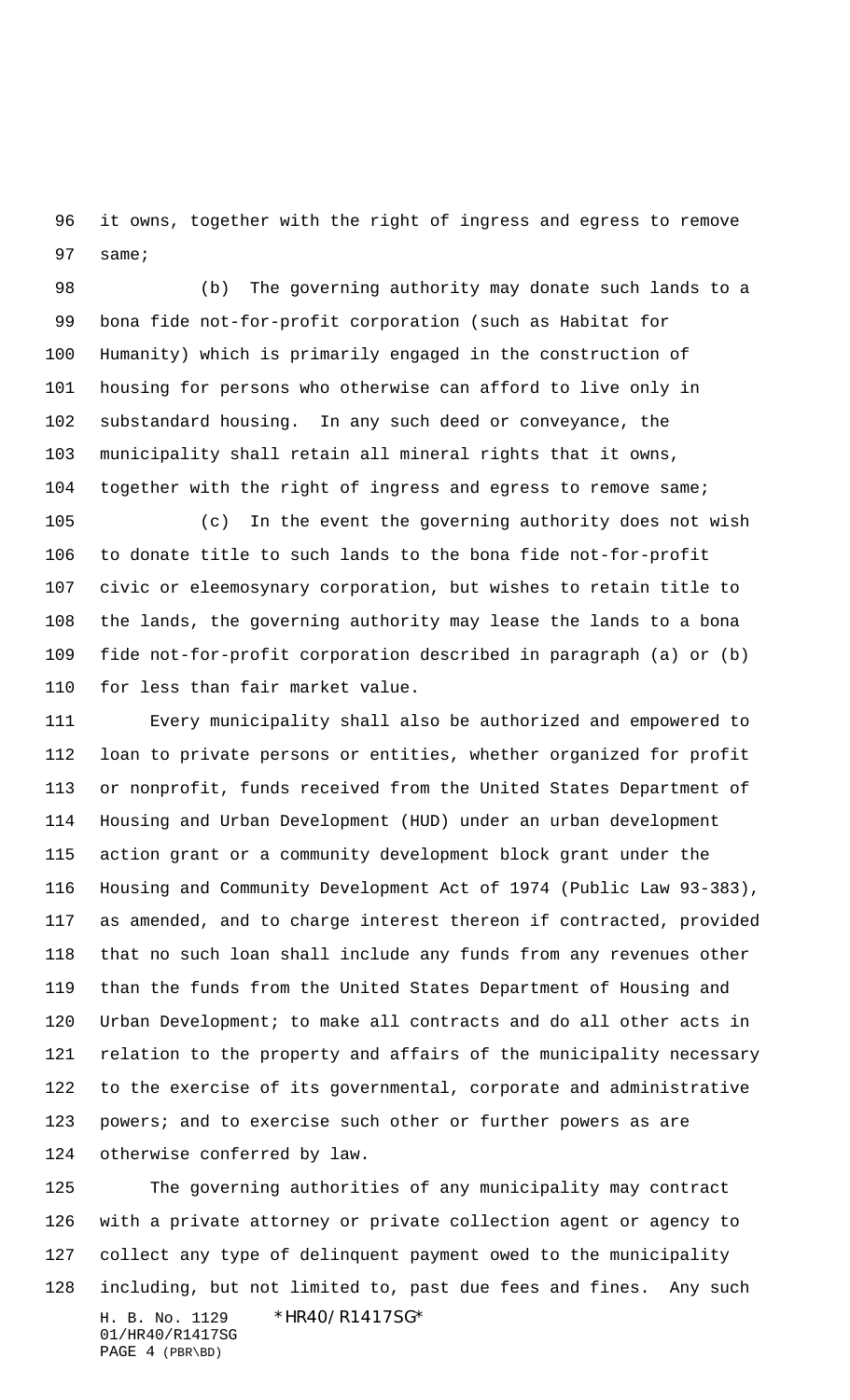H. B. No. 1129 \*HR40/R1417SG\* 01/HR40/R1417SG contract debt may provide for payment contingent upon successful collection efforts or payment based upon a percentage of the delinquent amount collected; however, the entire amount of all delinquent payments collected shall be remitted to the municipality and shall not be reduced by any collection costs or fees. Any private attorney or private collection agent or agency contracting with the municipality under the provisions of this paragraph shall give bond or other surety payable to the municipality in such amount as the governing authorities of the municipality deem sufficient. Any private attorney with whom the municipality contracts under the provisions of this paragraph must be a member in good standing of The Mississippi Bar. Any private collection agent or agency with whom the municipality contracts under the provisions of this paragraph must meet all licensing requirements for doing business in the State of Mississippi. Neither the municipality nor any officer or employee of the municipality shall be liable, civilly or criminally, for any wrongful or unlawful act or omission of any person or business with whom the municipality has contracted under the provisions of this paragraph. The Mississippi Department of Audit shall establish rules and regulations for use by municipalities in contracting with persons or businesses under the provisions of this paragraph. If a municipality uses its own employees to collect any type of delinquent payment owed to the municipality, then from and after July 1, 2000, the municipality may charge an additional fee for collection of the delinquent payment provided the payment has been delinquent for ninety (90) days. The collection fee may not exceed fifteen percent (15%) of the delinquent payment if the collection is made within this state and may not exceed twenty-five percent (25%) of the delinquent payment if the collection is made outside this state. In conducting collection of delinquent payments, the municipality may utilize credit cards or electronic fund transfers. The municipality may

PAGE 5 (PBR\BD)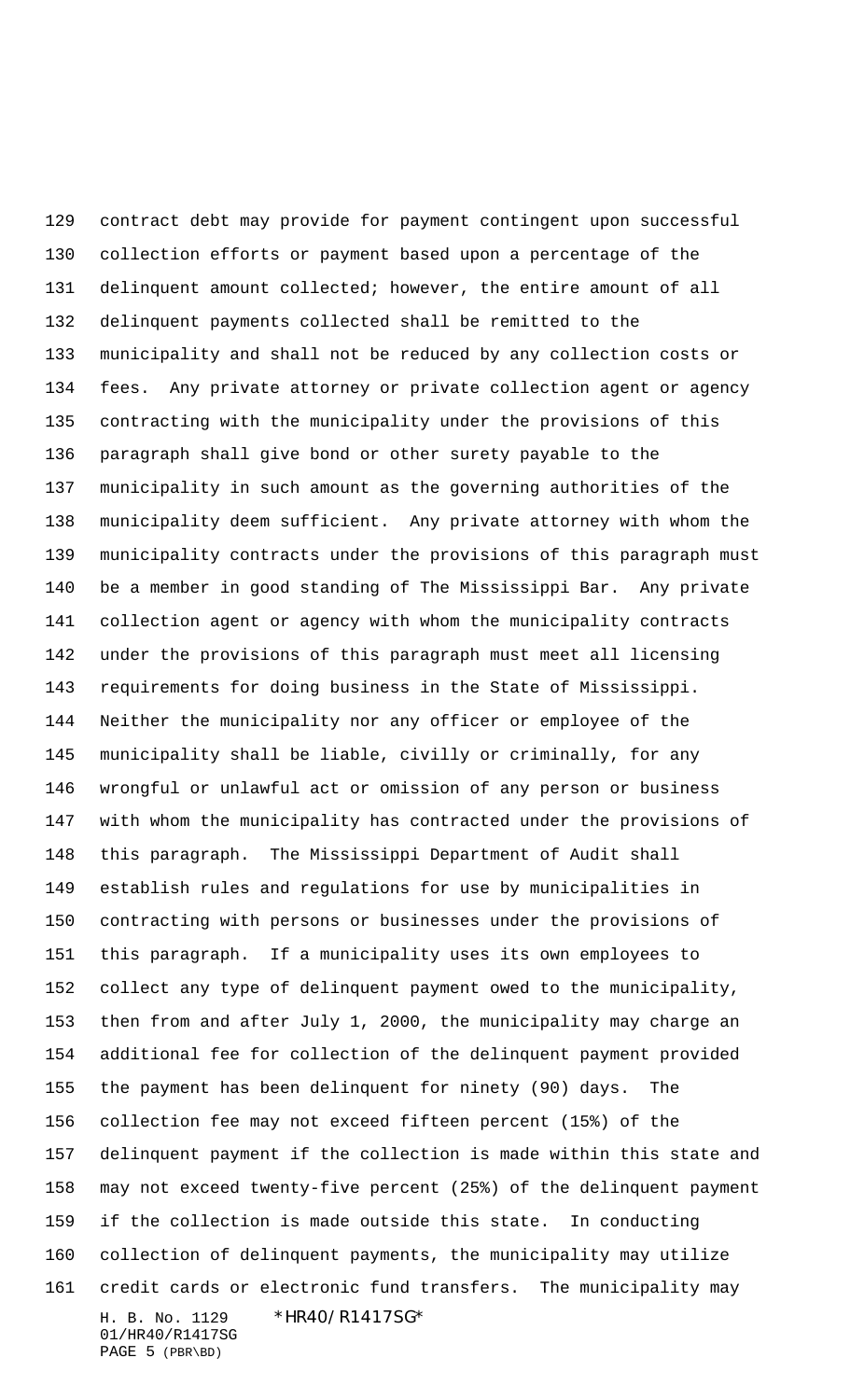pay any service fees for the use of such methods of collection from the collection fee, but not from the delinquent payment. There shall be due to the municipality from any person whose delinquent payment is collected under a contract executed as provided in this subsection an amount, in addition to the delinquent payment, of not to exceed twenty-five percent (25%) of the delinquent payment for collections made within this state, and not to exceed fifty percent (50%) of the delinquent payment for collections made outside of this state.

 In addition to such authority as is otherwise granted under this section, the governing authorities of any municipality may expend funds necessary to maintain and repair, and to purchase liability insurance, tags and decals for, any personal property acquired under the Federal Excess Personal Property Program that is used by the local volunteer fire department.

 The governing authorities of any municipality may, in its discretion, donate personal property or funds to the public school district or districts located in the municipality for the promotion of educational programs of the district or districts within the municipality.

182 In addition to the authority to expend matching funds under Section 21-19-65, the governing authorities of any municipality, 184 in their discretion, may expend municipal funds to match any 185 state, federal or private funding for any program administered by 186 the State of Mississippi, the United States government or any 187 nonprofit organization that is exempt under USCS 501(c)(3) from 188 paying federal income tax.

 The powers conferred by this section shall be in addition and supplemental to the powers conferred by any other law, and nothing contained in this section shall be construed to prohibit, or to prescribe conditions concerning, any practice or practices authorized under any other law.

H. B. No. 1129 \*HR40/R1417SG\* 01/HR40/R1417SG PAGE 6 (PBR\BD)